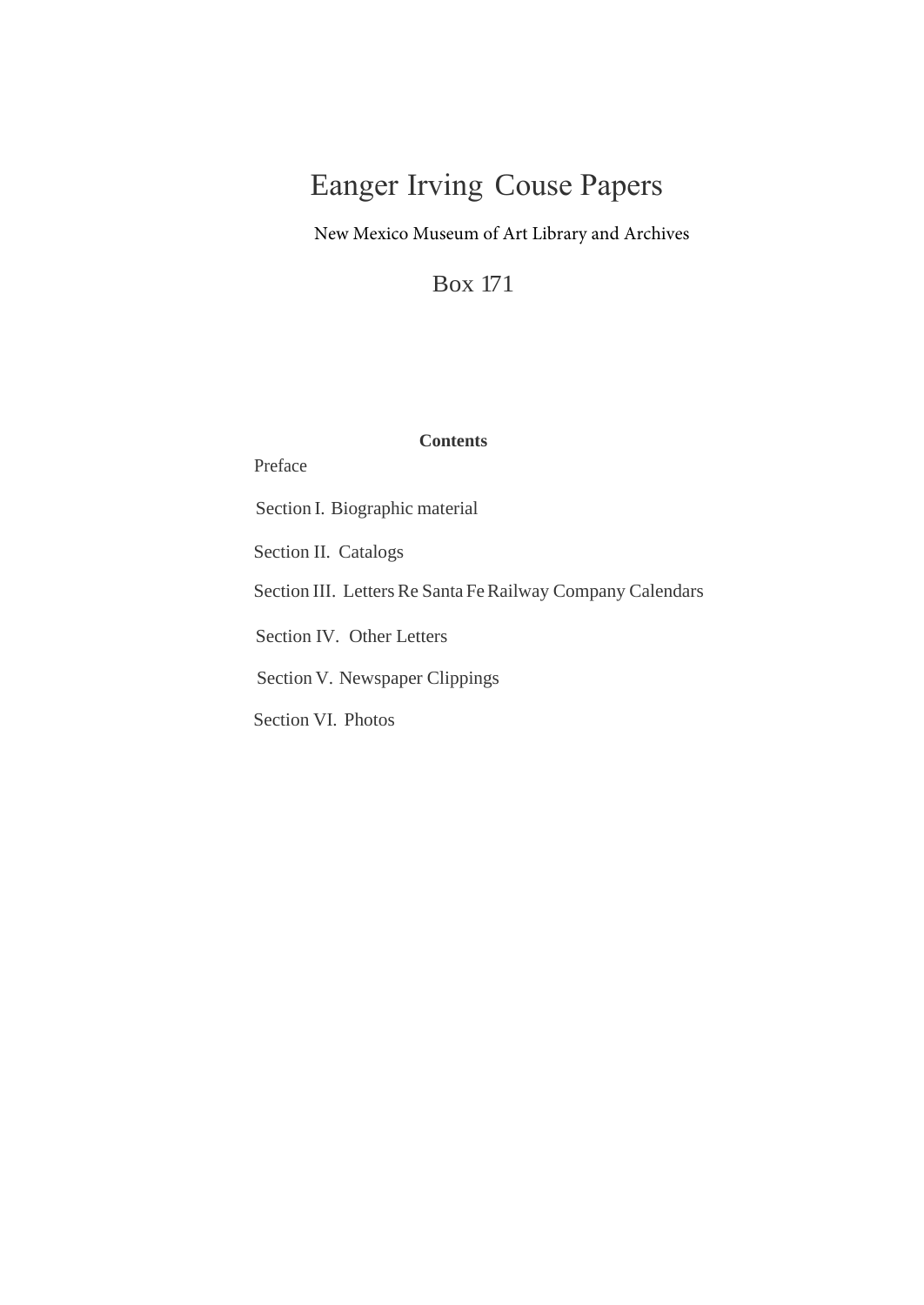#### **Preface**

Eanger [E.] Irving Couse [herein EIC] was born in the logging town of Saginaw, Michigan on ,1866. He received his first formal art education at the Chicago Art Institute at the age of 17 years. Later, he studied at the National Academy of design in New York, winning awards at its student exhibitions.

He went to Paris in 1887 where he studied at the Academie Julian under Adolphe Bouguereau. His training there followed strict academic traditions, and never left him. While in Paris he met Joseph Sharp and Ernest Blumenschein, who encouraged him to seek American subject matter.

Couse went to Taos in 1902 where he began his Indian painting. His two most constant models were Native Americans Ben Lujan and Geronimo Gomez. In 1912, when the Taos Society of Artists was formed, he became its president.

Among his most notable - and popular - achievements was a series of paintings he produced on a commission from the Atchison, Topeka and Santa Fe Railway Company for its annual calendars*.*

He died on April 25, 1936.

### **[Papers in Box 171.]**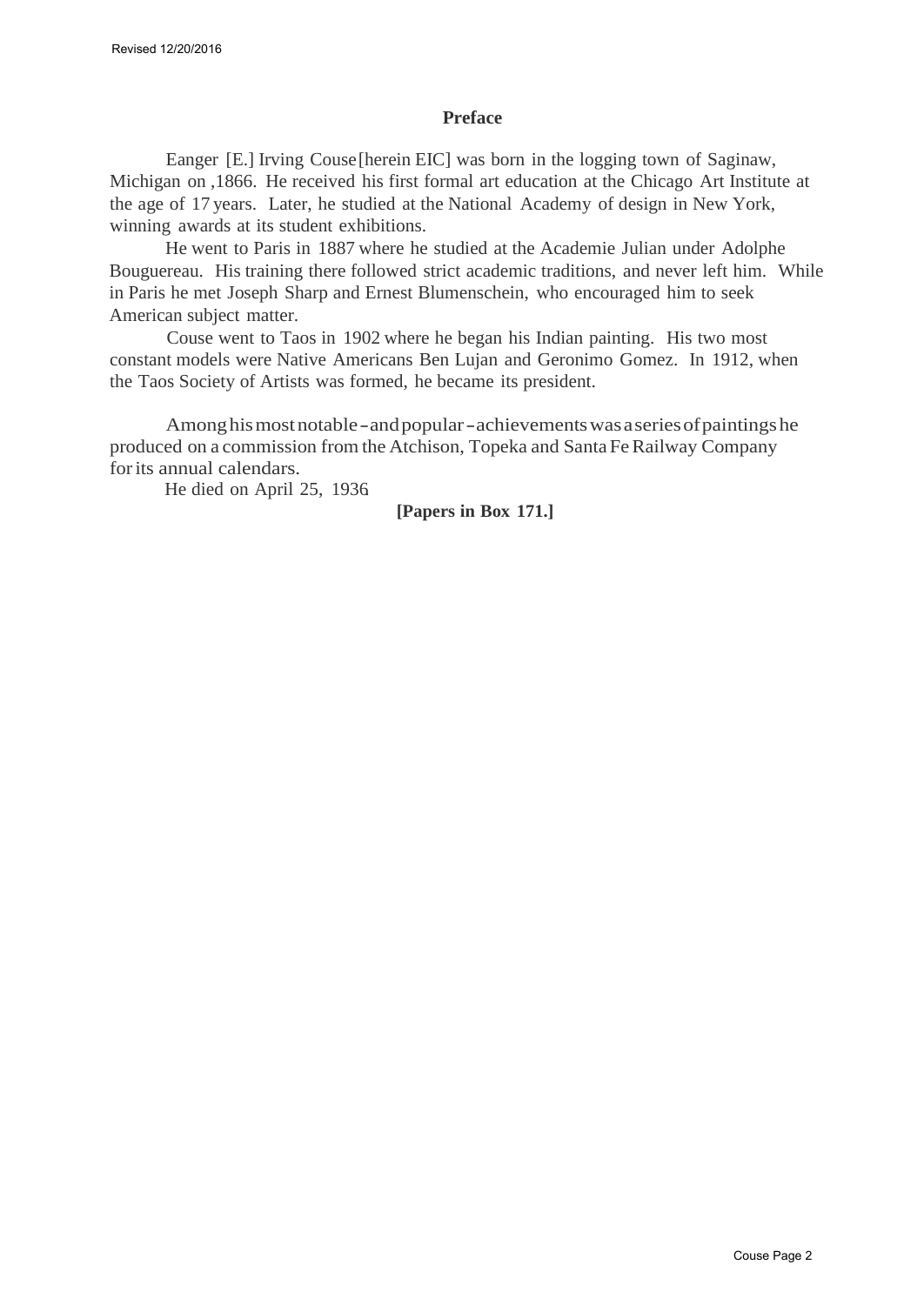- 1. Magazine. Catalog references.
	- El Palacio. Vol. VIII, Nos. 5,6. May and June 1920, p. 129. Article. Heralding Taos Art; refers to article in "The Designer" about Taos Art Colony.
	- El Palacio. Vol. X, No. 10. April 15, 1921. Pgs. 2-7. Article. Couse. By Rose Henderson.
	- El Palacio. Vol. XIII, July 1, 1922. Pg. 8. Refers to 21st International Exhibition atCarnegie Institute which closed on June 17 17 pictures sold, including *An Offering to the Rain God,* by EIC.

2. Journal. Panhandle -Plains Historical Review. Vol. XI.JI. 1969. Article. [EIC], Painter of Indians. Pgs. 1-19. Illustrated.

Also: Extracts. 3 pp.

- 3. Book. Harmsen's Western Americana. ByDorothy Harmsen. Pg. 52. Article. [EIC] NA 1866-1936.
- 4. Book. [EIC] 1866-1936. By Nicholas Woloshuk. (See Preface.) Foreword; pages 81- 94. S.F. Railroad calendars. Photocopy.
- 5. Paper. ByVirginia Couse Leavitt.\*(Granddaughter of E C.) Read atN.M. Art History Conference, Harwood Foundation. June 1986. Titled Taos and the American Art Colony Movement. Typewritten. 11pp.

Attached: Memo lists corrections; with transmittal letter to Sandra D'Emilio.

- 6. Essay. Ennobled Craftsmen. The Paintings of [EIC]. Unident.; n.d. Typewritten. 2 pp.
- 7. Selection from Masterpieces of the American West. The Anschutz Collection. 1983. Biographic sketch.
- 8. Magazine. Southwest Profile. Vol. IX, No. 2. March/April 1986. Article. Taos Society of Artists. [EIC]. Pgs. 13-15. Lists six of earliest Taos painters, including EiC. Box photo [poor] of EIC.
- 9. Essay. EIC, 1866-1936. Unident; n.d. Typewritten. 1 pg.
- 10. Encylopedic sketch. EIC. Unident; n.d . Typewritten . 1 pg.
- 11. Interview of EIC by unidentified person. March 11, 1927. Typewritten. 29 pp. Lists of prizes and awards (pp. 28-29); best known works by titles, dates, owners (p. 29).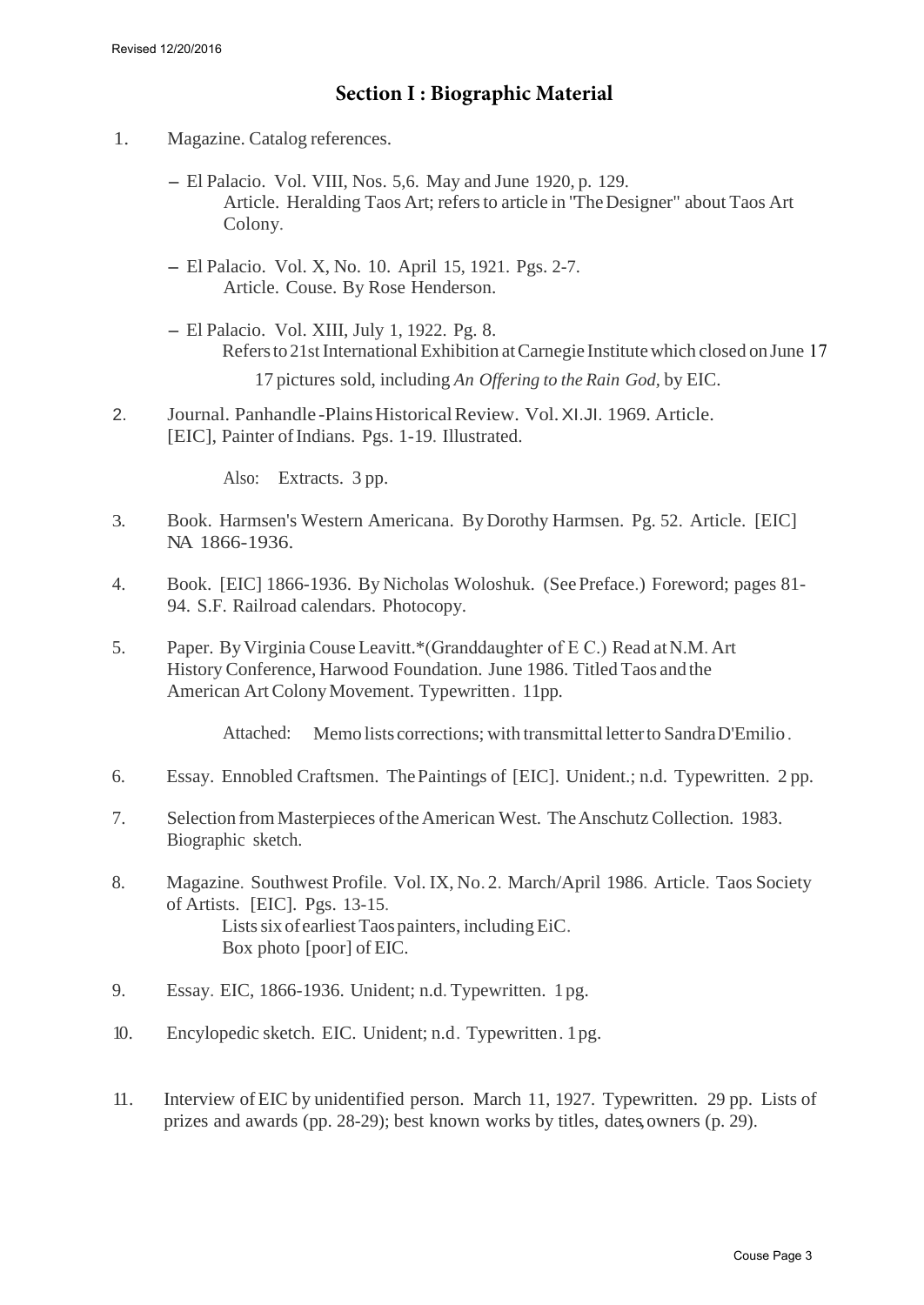## **Section II : Catalogs**

1. Catalog. A Retrospective Showing. Panhandle Plains Historical Museum. Canyon, TX. EiC. Illustrated. Cover: *Decorating the War Shirt.* Color. February 5 - 28, 1967.

Lists 148 works. Titles; year painted; sizes; prices.

Awards; memberships; club; biography.

- 2 Catalog. Ten Photographs by [EIC]. Published by Couse Enterprises, Ltd.; Taos, N.M. 1990. Contains 10 photos, black and white, with explanatory comments.
- 3. Catalog. The American Indian. ByEIC. The Saginaw Art Museum. Saginaw, Michigan. November 1-30, 1980. [Poor photocopy.] Illustrated. Family reminiscences. [Partly illegible.] ByElizabeth Couse Fielding.
- 4. Invitation. Wadle Galleries Ltd. Santa Fe. 21 artists, excluding EIC, but cover photo of EIC work, *Seated Woman With Guitar.* March 15, 1981.
- 5. Notice. Palm Springs Desert Museum. Painters of Taos. Cover: *The Wedding.* By E.T. (sic) C. Harrison Eiteljorg Collection. December 14, 1984 -February 2, 1985. Photocopy.
- 6. Catalog. Saginaw Art Museum. Saginaw, Michigan. [EIC] Memorial Library and Gallery. Three-folded, illustrated. 1987.

Extended Biographic sketch.

Cover: *Indian Warrior Making Arrows at His Fire.* ByEIC. Color.

Photo of EIC.

7. Invitation. Albuquerque Museum. December 21, 1991. Show titled [EIC], Image Maker For America.

Cover: photo of artist and some of his works.

8. Catalog. Fenn Galleries Ltd. Santa Fe. [EIC], N.A. N.d.

Cover: *Strange Blanket By Firelight.* Color.

Excellent biographic essay. By Harold McCracken.

Color illustrations.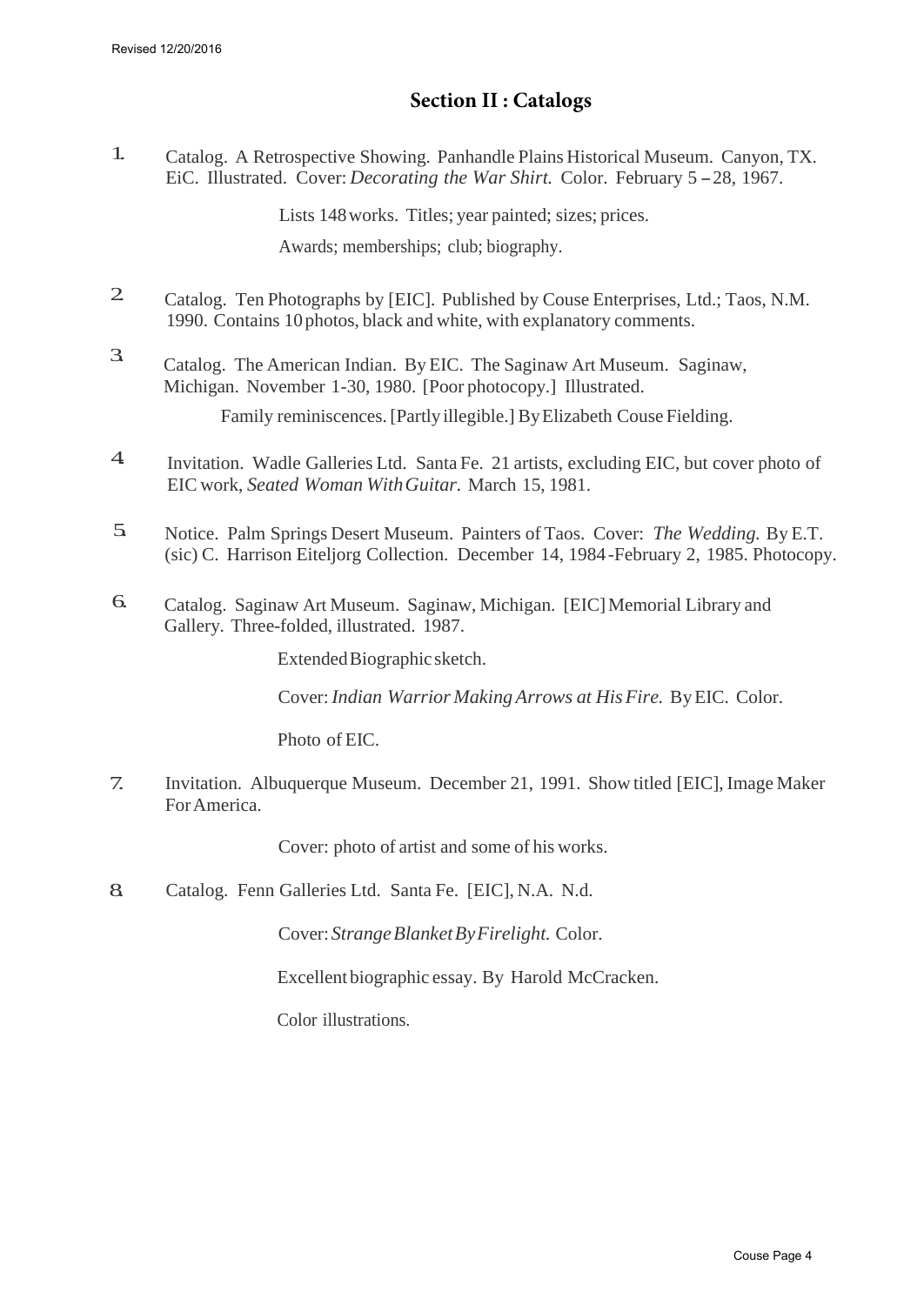## **Section III : Letters re: Santa Fe Railway company calendars**

[Most of the correspondence digested in this Section III passed between EIC and officials of The Atchison, Topeka and Santa Fe Railway Company [herein ATSF], and concerned the paintings done by EIC for the railway's annual calendars. Many of the calendar paintings are depicted in the material to be found in O.B. 20 (Misc. 1, Part II) in these archives. The letters are all photocopies unless otherwise indicated. Officials of ATSF are: W.J. Black, [WJB], Passenger Traffic Manager; W.H. Simpson [WHS], Ass't General Passenger Agent; C.J. Birchfield [CJB], Ass't General Advertising Agent.

**1.** Titles of the calendar pictures with years of issue [No indication of source.] Typewritten. 4 pp.

From 1907 to 1987.

## **A. ATSF paintings**

| $\overline{2}$ | $1 - 29 - 25$ : | [Writer not shown but ATSF] to EIC.<br>Discusses 1925 calendar painting:<br>The Basket Weaver. |
|----------------|-----------------|------------------------------------------------------------------------------------------------|
|                | $2 - 20 - 25$   | EIC to WHS.<br>Enclosing color sketch [not identified].                                        |
|                | $3 - 17 - 25$ : | [Writer not shown, but ATSF] to EiC.<br>Comments on <i>Grinding Corn</i> for 1928 calendar.    |
| 3.             | $7 - 27 - 26$   | WHS to EIC.<br>Looking for large Indian subject for wall of new city office in Los Angeles.    |
|                | $8-20-26$ :     | WHS to EIC.<br>Same topic.                                                                     |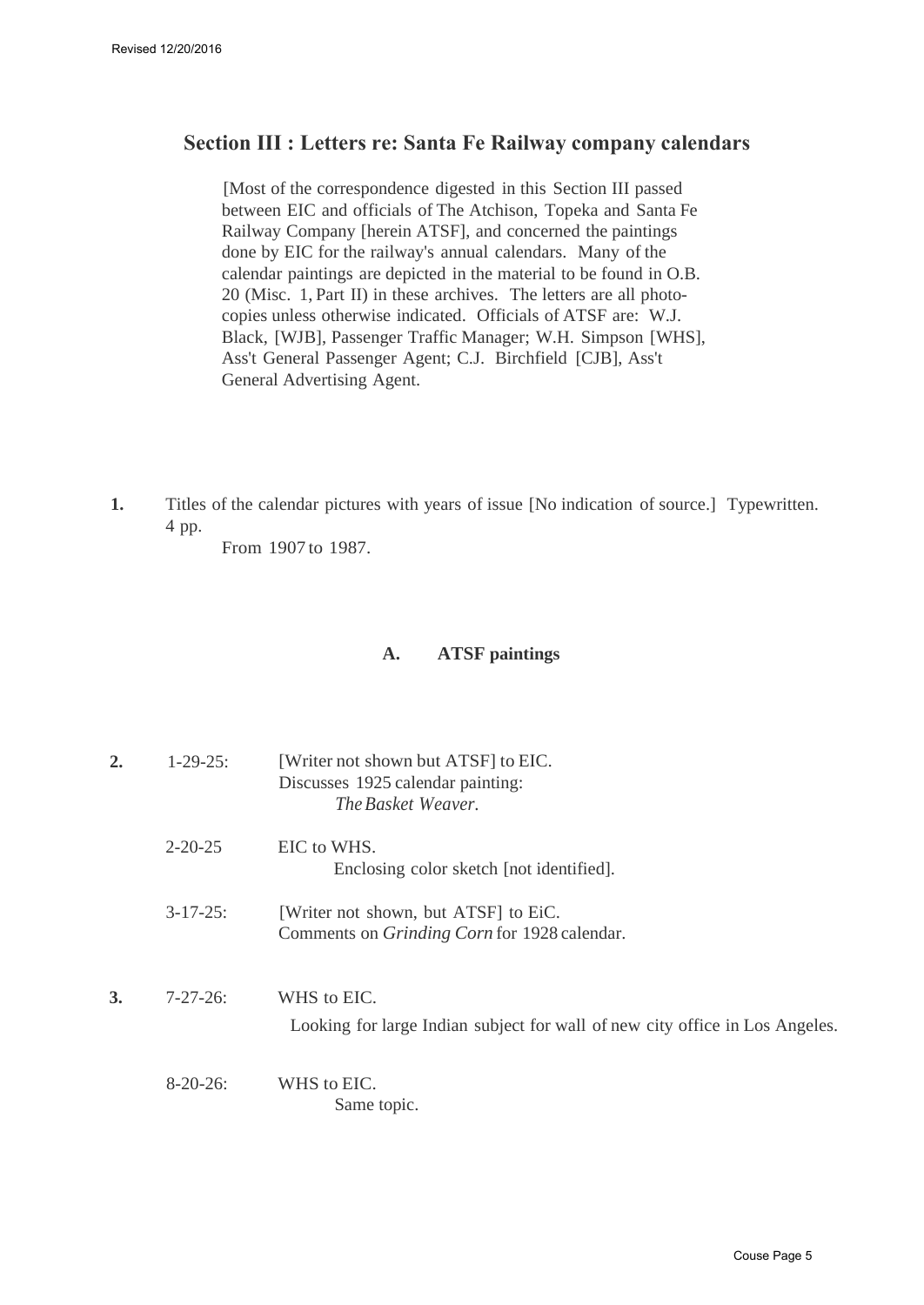|    | $11 - 18 - 26$ : | Railway Age to ATSF.<br>Railway<br>Age. | Returning photo of <i>The Sum Worshippers</i> to be depicted in                                                                                                 |
|----|------------------|-----------------------------------------|-----------------------------------------------------------------------------------------------------------------------------------------------------------------|
|    |                  | Enclosed:                               | copy of page from magazine with picture of<br>painting.                                                                                                         |
|    | $12 - 20 - 26$ : | [Writer not shown but ATSF] to EIC.     | Intended to use The Chant for 1928 calendar, but so many<br>compliments for 1927 calendar they will postpone it<br>one year for painting with light background. |
|    | $12 - 29 - 26$ : | WHS to EIC.                             | Returning two sketches; prefers The Navajo Blanket.                                                                                                             |
| 4. | $1 - 14 - 27$ :  | WHS to EIC. 2 cc.                       | Reviewing plans for 1928 painting to tie in to new extra-fare train<br>named "The Chief"                                                                        |
|    | $2 - 8 - 27$ :   | WHS memo.                               | Dealing with new sketch of Indian chief, large, for office.                                                                                                     |
|    | $12 - 4 - 27$ :  | EIC to WHS. 2 letters.                  |                                                                                                                                                                 |
|    | $11 - 5 - 28$ :  | WHS to EIC.                             | Needs 125-word description of "The Sun Worshippers" for leaflet<br>they are getting out for the public.                                                         |
| 5. | $2 - 6 - 31$ :   | WHS to EIC.                             | Asks for modifications of "Indian Flute Player" and return of<br>sketch to "large painting" which CJB wants.                                                    |
|    | $4 - 9 - 31$ :   | WHS to CJB.<br>1935.                    | Discusses 1933 calendar and plans for calendars for 1934 and                                                                                                    |
|    | $9 - 25 - 31$ :  | WHS to EIC.                             | The Smoke Ceremony planned for use on 1934 calendar.                                                                                                            |
|    | $11-19-31$ :     | WHS to EIC. 2pp.                        | Suggests modifications in unspecified painting.                                                                                                                 |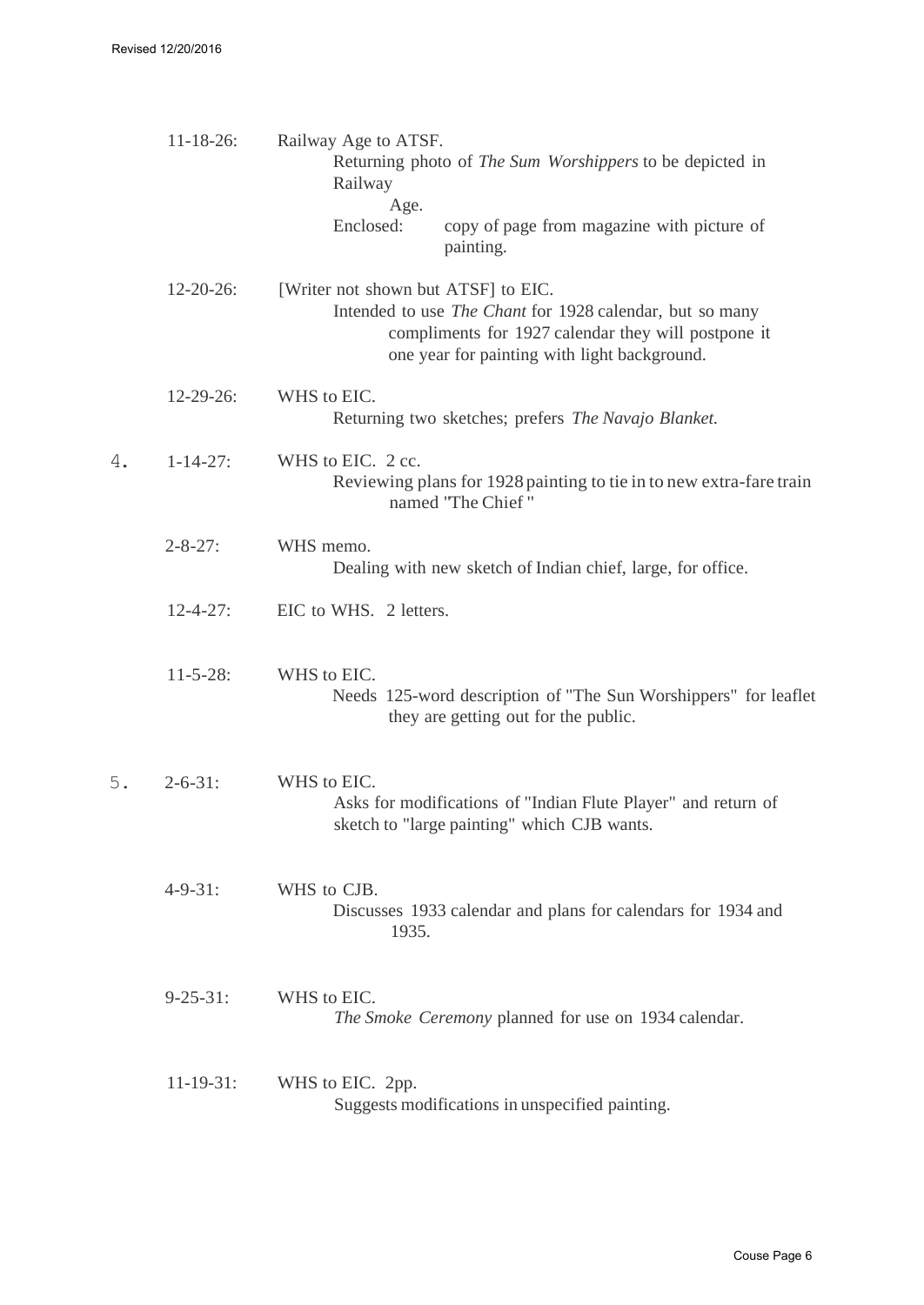Revised 12/20/2016

|    | $12 - 14 - 31$ : | EIC to WHS.<br>Discusses The Chief                                                                                                  |
|----|------------------|-------------------------------------------------------------------------------------------------------------------------------------|
|    | $12 - 28 - 31$ : | EIC to WHS.<br>Discusses The Chief                                                                                                  |
| 6. | $10-27-32$ :     | WHS to RWB.<br>Declines to sell The Return of the WarParty.                                                                         |
|    | $4 - 21 - 33$ :  | WHS to EIC.<br>Plans to use <i>The Chant</i> for the 1935 calendar.                                                                 |
|    | $10-22-34$ :     | CJB to EIC.<br>Moving The Chief to 1936 calendar.                                                                                   |
|    | $6 - 27 - 35$ :  | CJB to EIC.<br>Asking for changes in unspecified sketch.                                                                            |
|    | $7 - 16 - 35$ :  | CJB to EIC.                                                                                                                         |
|    | $10-27-36$ :     | K.W. Couse to CJB.<br>Lists four paintings to be delivered to him, each at \$800.                                                   |
|    | $1 - 8 - 37$ :   | K.W. Couse to RWB.<br>Acknowledges return of four paintings.                                                                        |
|    | $10-25-90$ :     | Virginia Couse Leavitt to Sandra D'Emilio. 2 pp.<br>Enclosing group ofletters from Couse archive.<br>Reviews earlier EiC paintings. |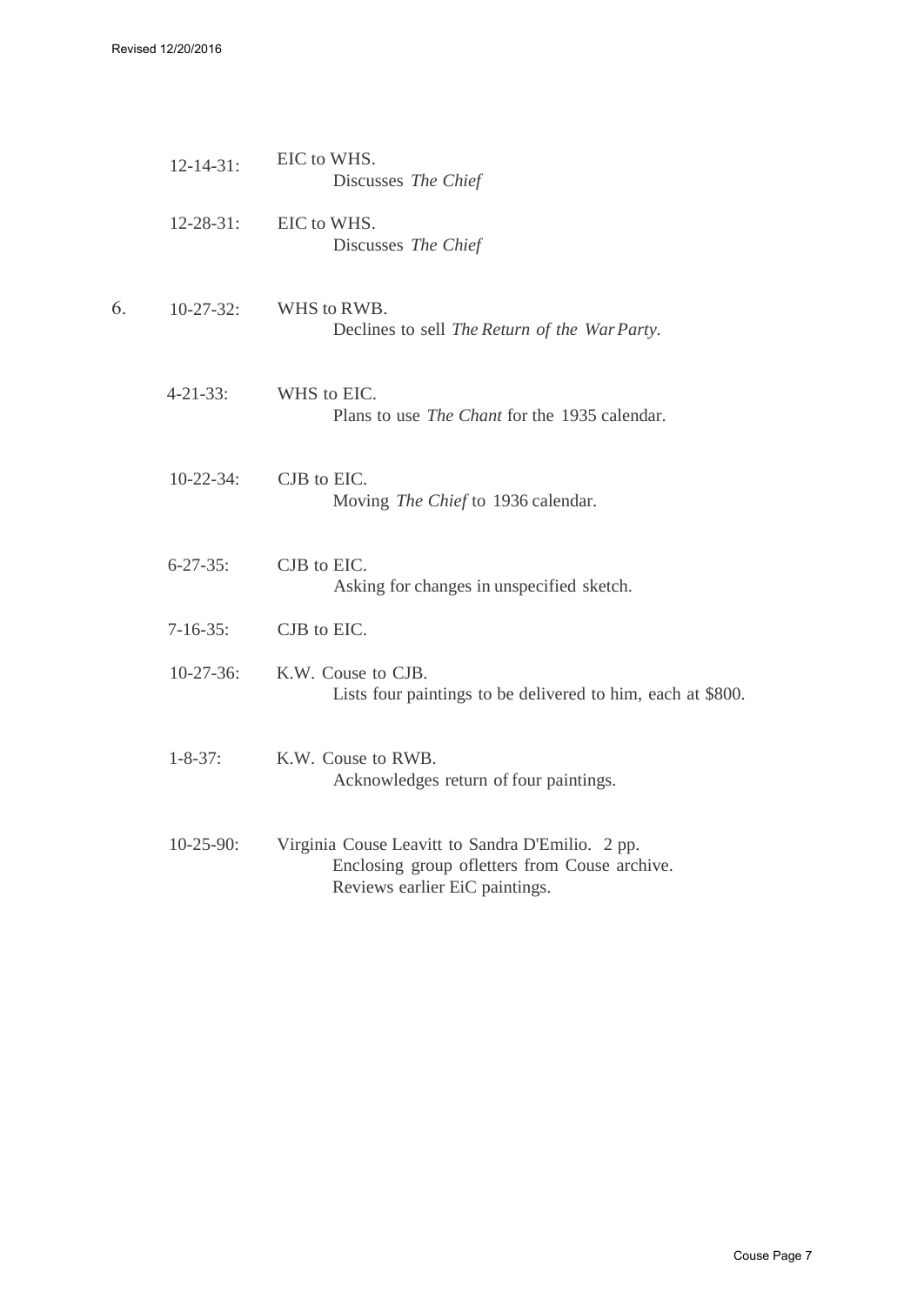# **Section IV : Other Letters**

| 1.               | $6 - 15 - 67$ : | Edna C. Robertson [Curator, MFA] to KW. Couse.<br>Thanks to him for allowing the MFA to borrow The Pueblo<br>Weaver and The Prehistoric Image Maker for its<br>anniversary exhibition, November 12, 1967 through<br>January 21, 1968. |
|------------------|-----------------|---------------------------------------------------------------------------------------------------------------------------------------------------------------------------------------------------------------------------------------|
| $\overline{2}$ . | $5 - 29 - 84$ : | Julia Santino to MFA<br>Enclosing Xerox of colored pencil drawing of French soldier;<br>inquiring whether it is by EIC.                                                                                                               |
|                  | $8-21-84$ :     | The Peters Corporation to Julia Santino.<br>They need good quality color 35mm photo or Polaroid to identify<br>the drawing.                                                                                                           |
| $\mathfrak{Z}$ . | $1 - 7 - 87$ :  | Smith and Tour, attorneys to MFA<br>Inquires how painting depicted on enclosed color photo, by EIC<br>can be sold.<br>Reverse side of photo shows price of \$35,000.                                                                  |
| 4.               | $5 - 8 - 99$ .  | Linda G. Little, Bethel Park, PA to MFA<br>Seeks to authenticate work on enclosed photographs.                                                                                                                                        |
|                  | $5-20-99$ :     | MFA to Little.<br>Cannot under State law authentic works of art.                                                                                                                                                                      |
| 5.               | N.d.:           | Rodney G. Engard, Tucson, AZ. to MFA<br>Seeks to know whether photocopies of enclosed pencil drawings<br>by EIC were ever painted.                                                                                                    |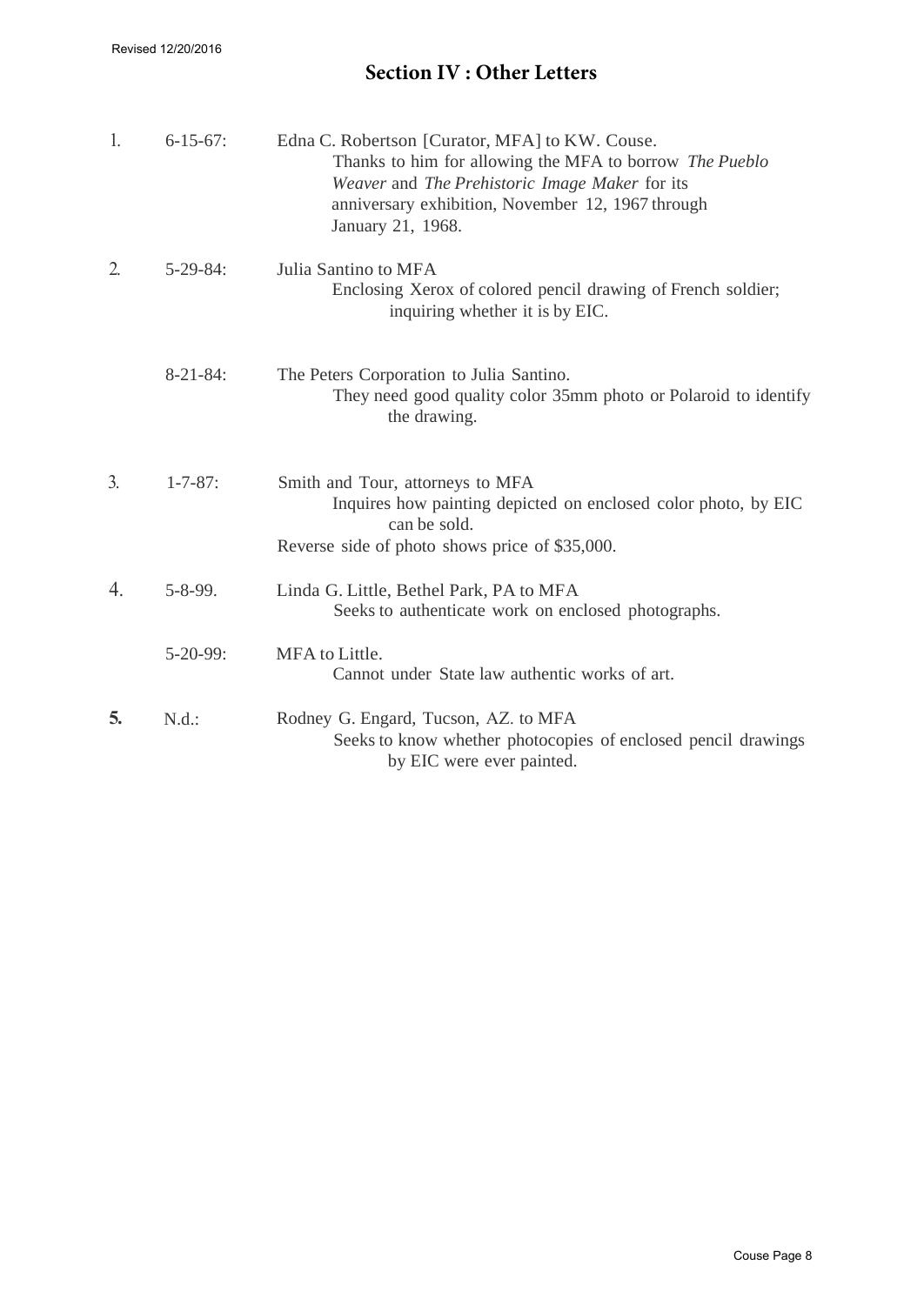## **Section V : Newspaper clippings**

The original clippings, continuing to deteriorate, have been photocopied, and are filed in this Section V. The originals have been discarded. All clippings are digested chronologically where they have dates; others are at the end of the Section. Headlines highlight the contents of articles, where articles are of no particular significance, they are simply identified by dates. Some articles are incomplete as noted.

| $\perp$ . | $9 - 6 - 60$ | Taos News. Headline. [EIC] Studio Is Open to Public.           |
|-----------|--------------|----------------------------------------------------------------|
|           |              | Allowed by Kibbey W. Couse, son. Photo of son with pictures in |
|           |              | background by father.                                          |
|           |              |                                                                |

- 9-12-68: Taos News. Headline. [EIC]. Article by Kibbey W. Couse. Anecdotal. 2 pp. Photo of EIC; indistinct.
- $2.9 12 71$ Albuquerque Journal. Headline. Exhibit Planned of Pioneer Painters - Couse, Deming. Reports on show opening on September 16 at Coronado Galleries. Abbreviated biographic sketch; pictures of works of both artists.
	- 10-3-73: Union County Leader. Headline. Beaux - Arts Bazaar. Reports on EIC painting, *Evening In Taos Pueblo,* a 50 year-old painting, cleaned; hanging in MFA.
	- 11-24-74: New Mexican. Headline. [EIC] Shown At Fenn. [Article incomplete.] EIC described as a member of the original "Taos Six painters."
	- $4 17 75$ : New Mexican. Headline. Ben Lujan Dies; Was Couse Model for 21 years, in connection with the Santa Fe Railroad calendars. Traces his modeling; used in first Taos painting, *The Historian.*
- 3. 9-23-82: St. Louis Post-Dispatch. Headline. Six Paintings of the American West Bring In \$62,500. at Auction Here. Reports that EiC painting, *The Cayuse,* sold for \$7,500.
	- 9-21-83: Taos News. Headline. [EIC] Captured the Sentiments of His Time. Photos of his studio and of Kibbey Couse and wife.